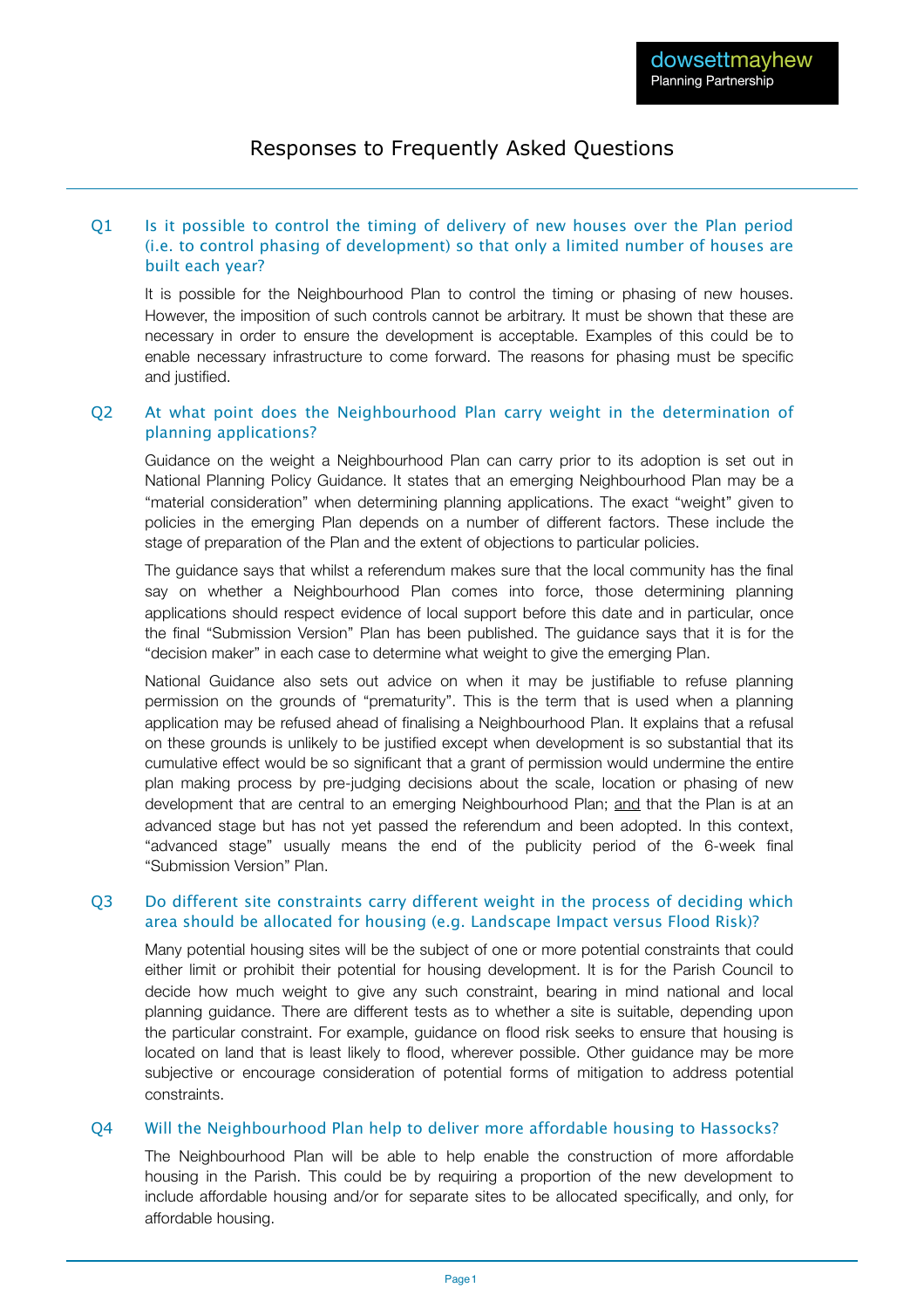Q4 It is important to note that recent Government guidance advises that sites for 10 open market housing units or less (or 1,000m<sup>2</sup> or less) are unlikely to need to provide a proportion of affordable housing (this figure is 5 units or less on sites inside the National Park).

The proportion of affordable housing will need to consider and reflect issues of viability. The draft Mid Sussex District Plan seeks to require a minimum of 30% affordable housing for all residential developments above the threshold or an equivalent financial contribution.

## Q5 How will the Neighbourhood Plan address the lack of capacity at local primary and secondary schools?

The Local Education Authority, in this case West Sussex County Council, are responsible for ensuring and advising on the capacity of local primary and secondary schools. As part of the preparation of the Neighbourhood Plan, discussions will take place with the County Council to establish what, if any, capacity there is at the schools within the Parish and what impact additional housing may have on this.

#### Q6 How will the Neighbourhood Plan address the problems of air quality management at Stonepound Crossroads?

The Stonepound Crossroads has been identified by the District Council as an Air Quality Management area. This issue has been the subject of considerable discussion and debate as part of a recent large housing planning application close to this junction. The latest position is that the Local Planning Authority, in discussion with the County Council, believe the impact on the crossroads from that development on air quality is likely to be acceptable. As the Neighbourhood Plan moves forward, consideration of further housing allocations in the Parish will need to consider the impact on the air quality around the crossroads. This will be the subject of further discussion with the District Council and their advisors as the Plan progresses.

#### Q7 How will the Neighbourhood Plan address problems of traffic flow, particularly queuing at Stonepound Crossroads at peak time?

The Highway Authority for the area are West Sussex County Council. They are responsible for providing advice on the ability of local roads and junctions to safely cope with further development. They will be consulted as the Plan moves forward. This will include, in particular, the ability of the Stonepound Crossroads to cope with further traffic, particularly at peak periods.

#### Q8 How does the Neighbourhood Plan calculate housing numbers when a District Plan has yet to be agreed?

The District Council are responsible for establishing how many additional houses are likely to be needed in the district and establishing whether this need can be met, either in whole, or in part. This work is ongoing by the District Council. In their latest Draft District Plan, they have set out housing figures that they believe need to be delivered within Mid Sussex up to 2031, and the number of this figure that should be delivered through Neighbourhood Plans. This figure is subject to further refinement and could well change before the District Plan is adopted.

Notwithstanding this, National Planning Guidance makes clear that Neighbourhood Plans can come forward before an up-to-date District Plan is in place. In these circumstances it recommends close working between the Parish and the Local Planning Authority, to minimise the potential for conflict between the Neighbourhood Plan and the emerging District Plan and maximise the prospects of success at Independent Examination.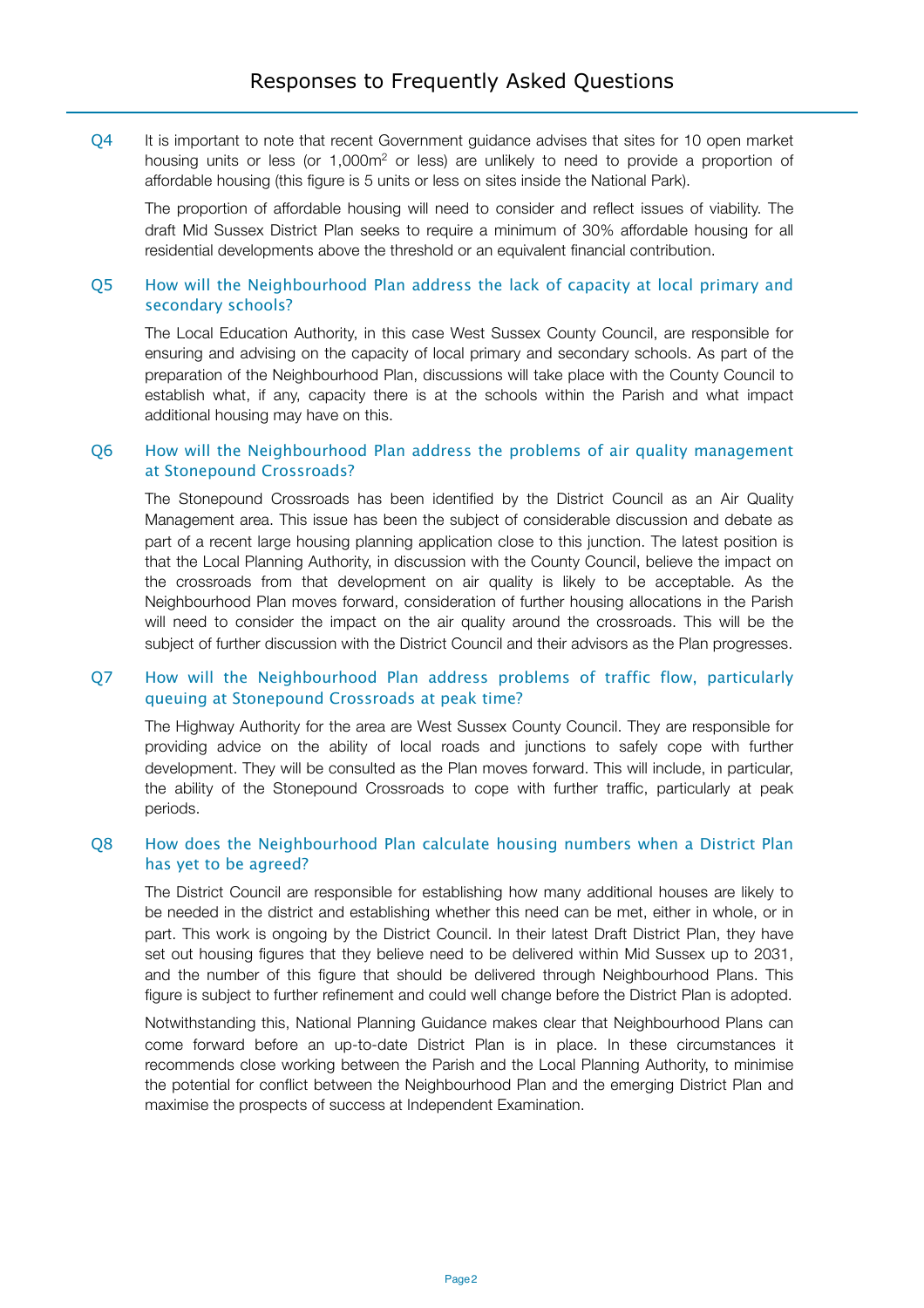- Q8 The Neighbourhood Plan Working Group have been looking at what the housing might be needed within the Parish. This calculation is based on three different approaches, which are:
	- ❖ Household formation (changes in the average size of households);
	- ❖ Demographic changes (migration, births and mortality rate); and
	- ❖ Economic changes (job formation and growth).

Applying these ways of assessing housing need shows that overall, the future housing requirement in the Parish between 2011-2031, accounting for the growth at Burgess Hill, is likely to be in the range of 250-400 new dwellings.

#### Q9 How can the Neighbourhood Plan come forward ahead of the District Plan?

National Planning Guidance makes clear that Neighbourhood Plans can be produced either before or at the same time as the Local Planning Authority produces its District Plan.

The Neighbourhood Plan must be in "general conformity" with the strategic policies of the adopted Development Plan that is in force at the time the Plan is prepared. This means the adopted Development Plan. It also encourages careful regard be paid to emerging Development Plan policies.

### Q10 What happens if the District Plan decides to build large numbers of new housing and think that Hassocks should plan for more than is in the Neighbourhood Plan?

The District Council are still working on their housing targets for the district and how and where these should be located. As part of this, they want Neighbourhood Plans to identify housing numbers and locations for growth within their Parish. There is a close working relationship between the Parish and the District, to ensure that aspirations are aligned wherever possible.

The Guidance notes that it is important to minimise any conflict between policies in the Neighbourhood Plan and those in the emerging District Plan because, where conflict does occur, the decision maker must favour the policy which is contained in the last document to become part of the Development Plan.

The District Council is able to produce a Plan that allocates more land for housing in Parishes in due course, if that is considered necessary. At this stage, there is no indication this is likely to be needed.

## Q11 Does the Parish get to keep the money the developers pay for Section 106/ Community Infrastructure Levy costs?

In many housing schemes, developers are required to pay financial contributions in conjunction with development, in order to ensure there are adequate facilities provided to meet the needs of new residents. This can be facilities such as new play parks or money towards new school places. At the moment, money is secured under a legal document known as a Section 106 Agreement. In the future, it is expected that much of this money will be secured through a Community Infrastructure Levy.

A proportion of this Levy will be given directly to the Parish Council. This figure is 15%, capped at £100 per existing household for parishes that do not have a Neighbourhood Plan, and 25% uncapped for Parishes that do have Neighbourhood Plans.